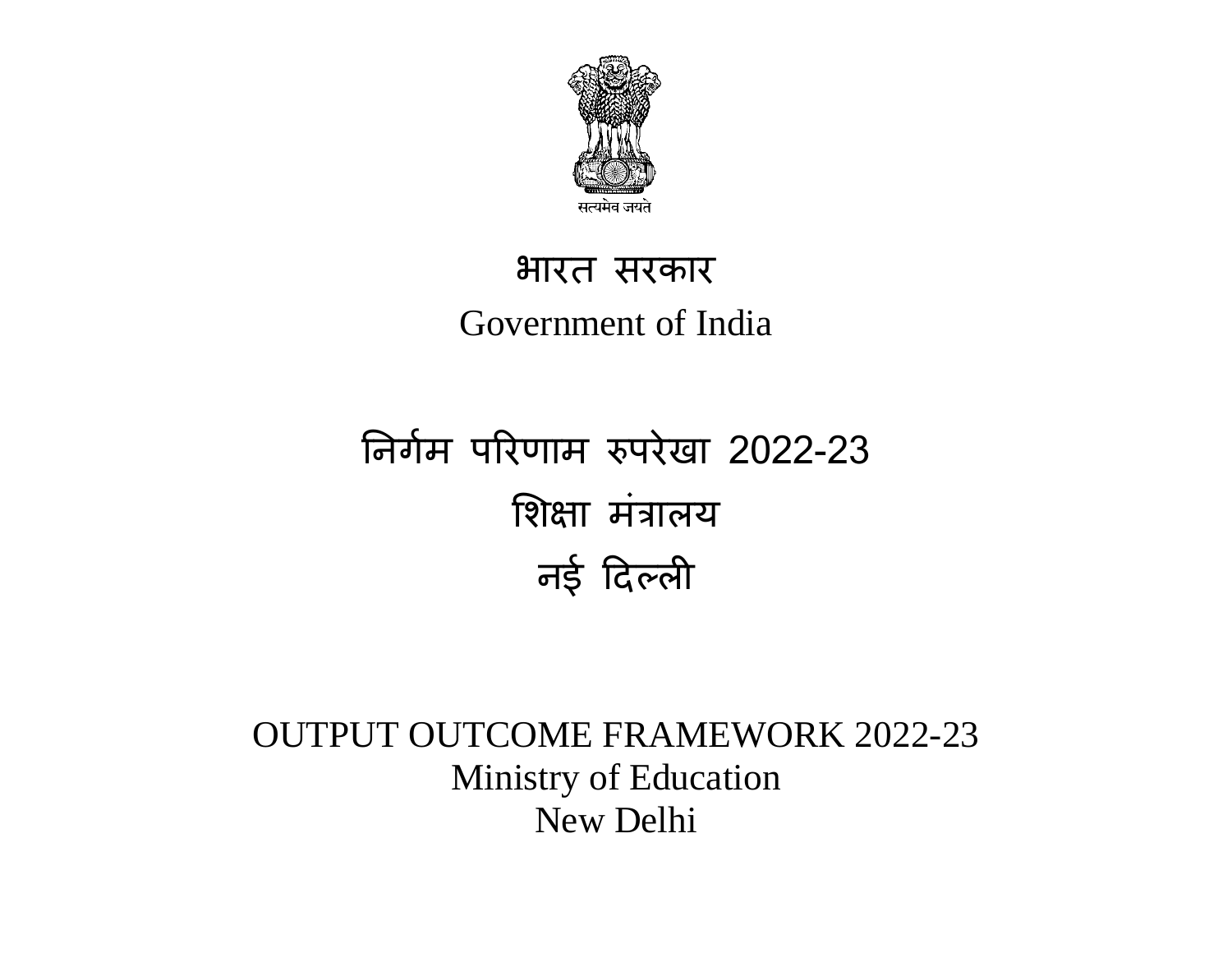# OUTPUT OUTCOME FRAMEWORK 2022-23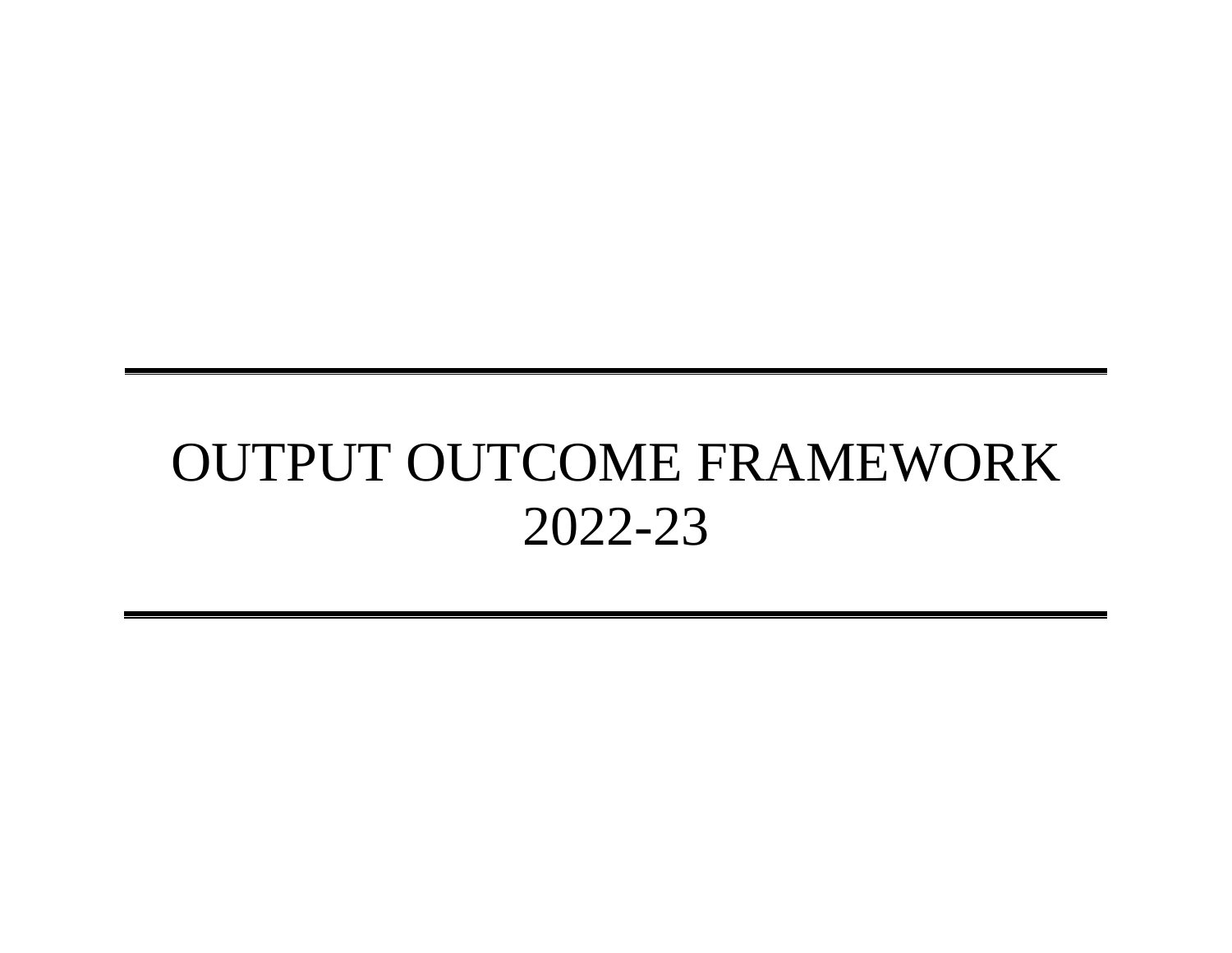**Ministry of Education Demand No. 25** 

#### **Department of School Education & Literacy**

#### **1. National Means cum Merit Scholarship Scheme (NMMSS) (CS)**

| <b>FINANCIAL</b><br><b>OUTLAY</b><br>(Rs in Cr)                                                                          | <b>OUTPUTS 2022-23</b>                                    |                                                                  |                                                             | <b>OUTCOMES 2022-23</b>                                                                                    |                                                                                                                   |                          |  |
|--------------------------------------------------------------------------------------------------------------------------|-----------------------------------------------------------|------------------------------------------------------------------|-------------------------------------------------------------|------------------------------------------------------------------------------------------------------------|-------------------------------------------------------------------------------------------------------------------|--------------------------|--|
| 2022-23                                                                                                                  | <b>Outputs</b>                                            | <b>Indicators</b>                                                | <b>Target</b><br>2022-23                                    | <b>Outcomes</b>                                                                                            | <b>Indicators</b>                                                                                                 | <b>Target</b><br>2022-23 |  |
| 350.00                                                                                                                   | 1.<br>To support<br>students<br>from                      | Number of students<br>1.1<br>from economically<br>weaker section | 80,000                                                      | 1.<br>Improvement<br>of passing<br>percentage                                                              | 1.1<br><b>NMMSS beneficiary</b><br>students passing<br>Class IX exam                                              | 80,000                   |  |
| economically<br>weaker<br>section to<br>$\mathsf{IX}$<br>carry on<br>their<br>secondary<br>1.2<br>education<br>X)<br>1.3 | benefitted from<br>Scholarship (Class                     |                                                                  | of EWS<br>Students in<br>Secondary &<br>Higher<br>Secondary | Reduction of dropout<br>1.2<br>rate amongst<br>students benefitted<br>under the scheme for<br>Class IX (%) | 5                                                                                                                 |                          |  |
|                                                                                                                          | Number of students<br>from economically<br>weaker section | 70,000                                                           | education<br>levels and<br>reduction in                     | <b>NMMSS beneficiary</b><br>1.3<br>students passing<br>Class X exam                                        | 70,000                                                                                                            |                          |  |
|                                                                                                                          | benefitted from<br>Scholarship (Class                     |                                                                  | dropout<br>rates                                            | 1.4<br>Reduction of dropout<br>rate amongst<br>students benefitted<br>under the Scheme<br>for Class X (%)  | $\overline{7}$                                                                                                    |                          |  |
|                                                                                                                          |                                                           | Number of students<br>from economically<br>weaker section        | 65,000                                                      |                                                                                                            | NMMSS beneficiary<br>1.5<br>students passing<br>Class XI                                                          | 65,000                   |  |
|                                                                                                                          |                                                           | benefitted from<br>Scholarship (Class<br>XI)                     |                                                             |                                                                                                            | <b>Reduction of Dropout</b><br>1.6<br>rate amongst<br>students benefitted<br>under the Scheme<br>for Class XI (%) | $\overline{7}$           |  |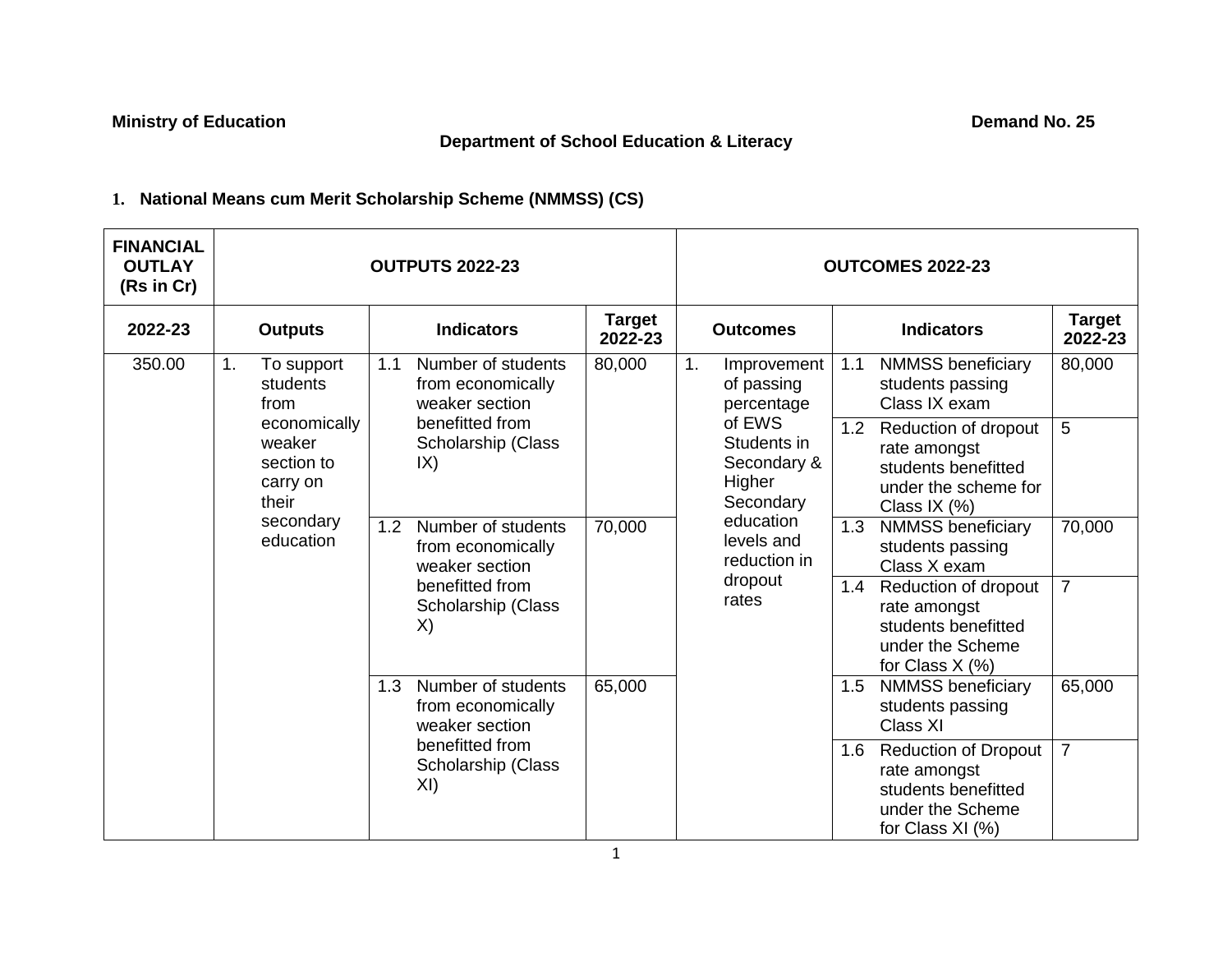| <b>FINANCIAL</b><br><b>OUTLAY</b><br>(Rs in Cr) | <b>OUTPUTS 2022-23</b> |                                                                  |                   | <b>OUTCOMES 2022-23</b> |                                                                                                                    |                          |  |
|-------------------------------------------------|------------------------|------------------------------------------------------------------|-------------------|-------------------------|--------------------------------------------------------------------------------------------------------------------|--------------------------|--|
| 2022-23                                         | <b>Outputs</b>         | <b>Indicators</b>                                                | Target<br>2022-23 | <b>Outcomes</b>         | <b>Indicators</b>                                                                                                  | <b>Target</b><br>2022-23 |  |
|                                                 |                        | Number of students<br>1.4<br>from economically<br>weaker section | 57,000            |                         | <b>NMMSS beneficiary</b><br>1.7<br>students passing<br>Class XII exam                                              | 57,000                   |  |
|                                                 |                        | benefited from<br>Scholarship (Class<br>XII)                     |                   |                         | <b>Reduction of Dropout</b><br>1.8<br>rate amongst<br>students benefitted<br>under the Scheme<br>for Class XII (%) | 5                        |  |

#### **2. National Awards to Teachers (CS)**

| <b>FINANCIAL</b><br><b>OUTLAY</b><br>(Rs in Cr) | <b>OUTPUTS 2022-23</b>                                                         |                                                                                                                  |                          |                                              | <b>OUTCOMES 2022-23</b>                            |                          |
|-------------------------------------------------|--------------------------------------------------------------------------------|------------------------------------------------------------------------------------------------------------------|--------------------------|----------------------------------------------|----------------------------------------------------|--------------------------|
| 2022-23                                         | <b>Outputs</b>                                                                 | <b>Indicators</b>                                                                                                | <b>Target</b><br>2022-23 | <b>Outcomes</b>                              | <b>Indicators</b>                                  | <b>Target</b><br>2022-23 |
| 5.00                                            | Honoring<br>1.<br>outstanding<br>teachers for their<br>meritorious<br>services | Number of teachers<br>1.1<br>awarded in<br>Elementary,<br>Secondary and<br>Senior Secondary<br>at National level | 47                       | Raising the<br>1.<br>prestige of<br>teachers | Total number of<br>1.1<br>applications<br>received | 20,000                   |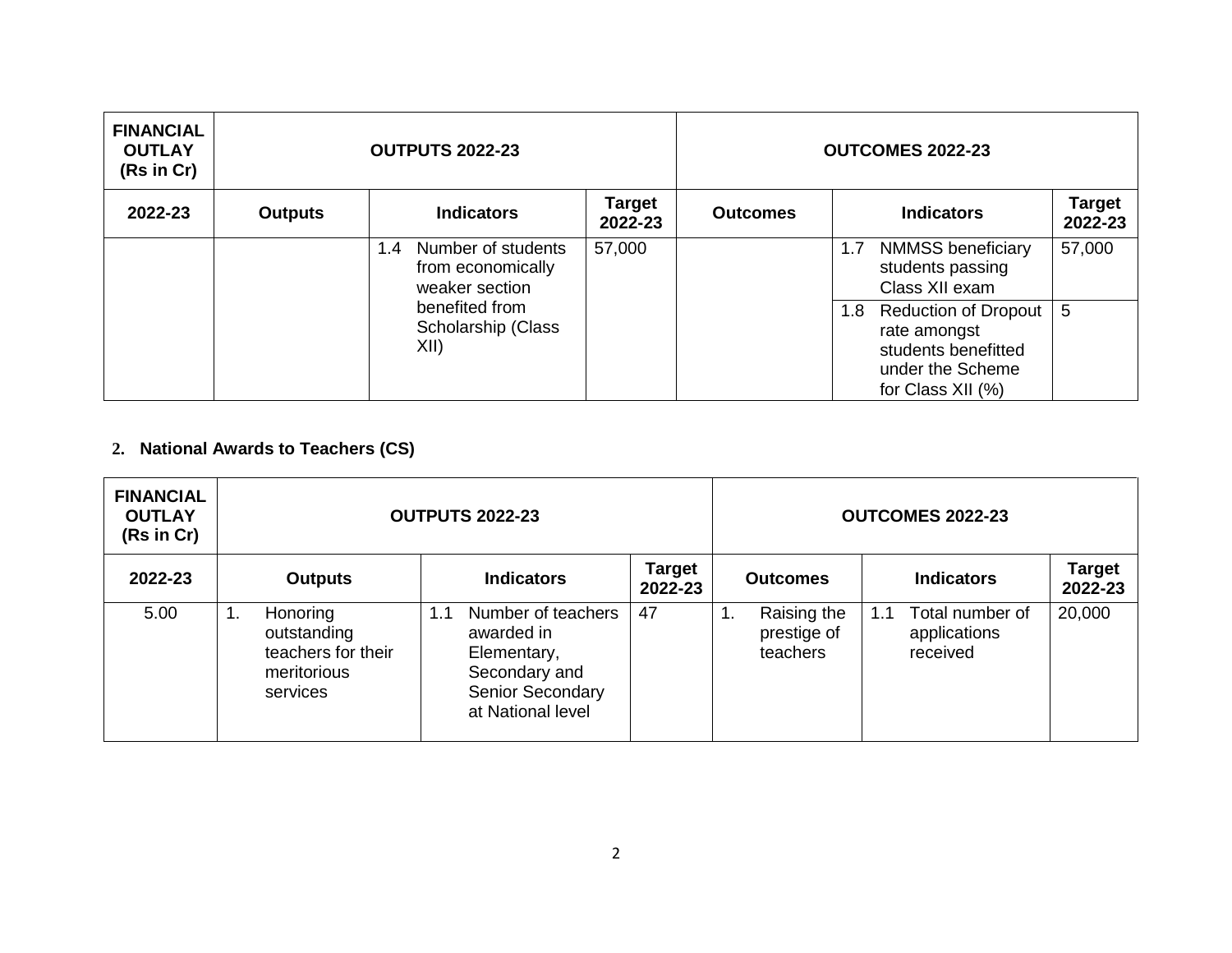#### **3. 1,2New India Literacy Programme (CSS)**

| <b>FINANCIAL</b><br><b>OUTLAY</b><br>(Rs in Cr) | <b>OUTPUTS 2022-23</b>                                                                                                                                                                                                                  |                                                                                                                                                                |                                                                                |                                                       | <b>OUTCOMES 2022-23</b>                                                                                                                                                                              |                           |  |
|-------------------------------------------------|-----------------------------------------------------------------------------------------------------------------------------------------------------------------------------------------------------------------------------------------|----------------------------------------------------------------------------------------------------------------------------------------------------------------|--------------------------------------------------------------------------------|-------------------------------------------------------|------------------------------------------------------------------------------------------------------------------------------------------------------------------------------------------------------|---------------------------|--|
| 2022-23                                         | Output                                                                                                                                                                                                                                  | <b>Indicators</b>                                                                                                                                              | <b>Targets</b><br>2022-23                                                      | <b>Outcome</b>                                        | <b>Indicators</b>                                                                                                                                                                                    | <b>Targets</b><br>2022-23 |  |
| 127.00                                          | <b>Foundational</b><br>1.<br>Literacy<br>and<br>Numeracy: It will be<br>through<br>imparted<br>Critical Life Skills to<br>all non-literates in<br>the age group of 15<br>years and above<br>through online mode<br>only<br>by<br>Online | 1.1 Total number<br>of<br>enrolled<br>learners (crore).<br>1.2 Total number<br>of enrolled male<br>learners (crore).<br>1.3 Total number<br>of enrolled female | $1.00$ crore<br>learners<br>Targets not<br>amenable<br>Targets not<br>amenable | 1. Improved<br>Adult<br>Literacy<br>through<br>OTLAS. | 1.1 % of enrolled learners<br><b>Basic</b><br>appeared<br>in.<br><b>Literacy Assessment Test</b><br>(BLAT).<br>1.2 % of enrolled learners<br><b>BLAT</b><br>passed<br>and<br>certified as literates. | 100<br>100                |  |
|                                                 | Teaching, Learning<br>and<br>Assessment<br>System (OTLAS).                                                                                                                                                                              | learners (crore).                                                                                                                                              |                                                                                |                                                       | 1.3 % of enrolled male<br>learners passed BLAT<br>and certified as literates.                                                                                                                        | 100                       |  |
|                                                 |                                                                                                                                                                                                                                         |                                                                                                                                                                |                                                                                |                                                       | 1.4 % of enrolled female<br>learners passed BLAT<br>and certified as literates.                                                                                                                      | 100                       |  |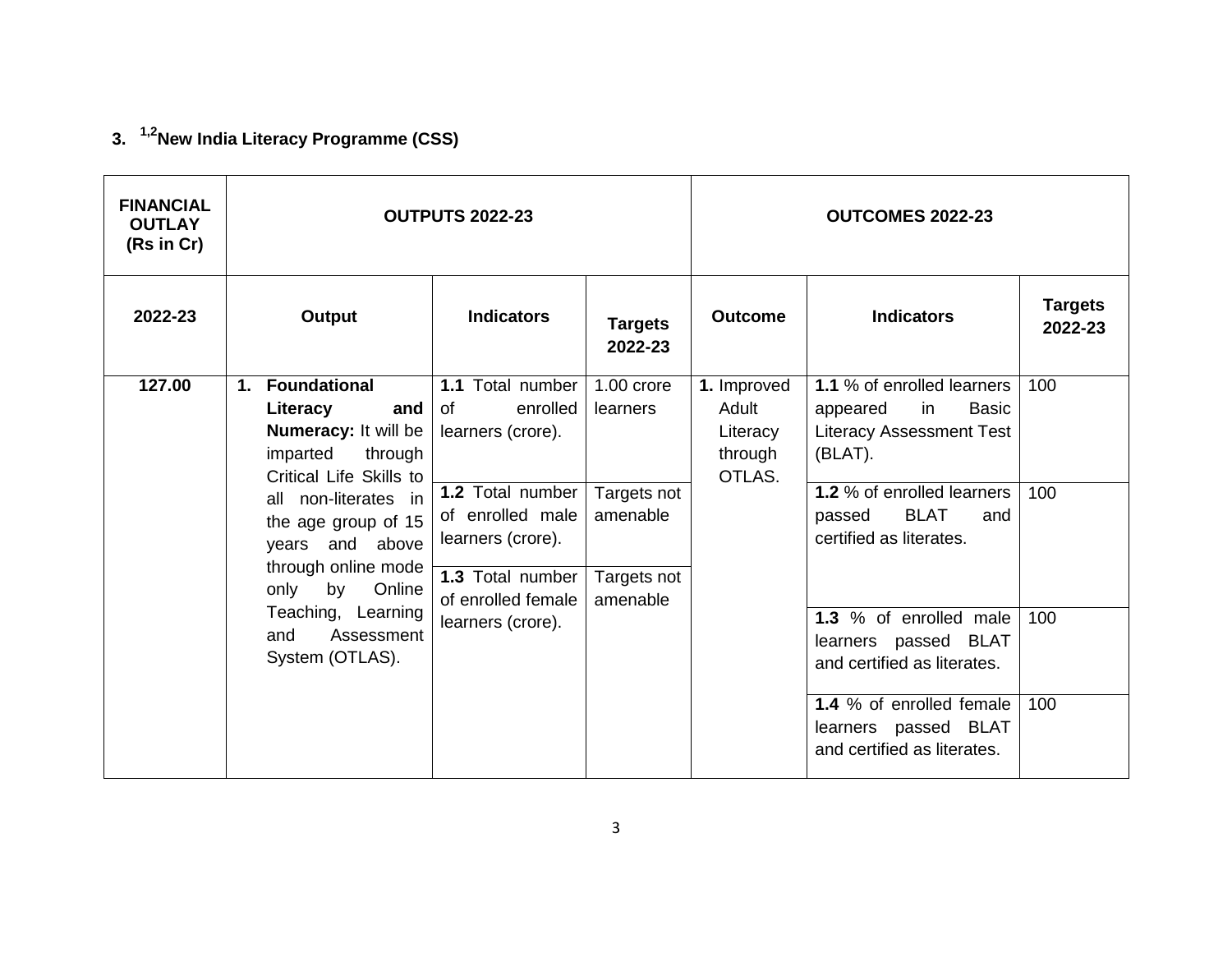*1. Scheme is awaiting approval from the Cabinet.*

*2. Critical Life Skills: It includes various skills like Financial Literacy, Legal Literacy, Digital Literacy, Disaster Management, Commercial Skills, Child Care and Education, Health and Family Welfare issues like awareness on dietary habits, exercise, yoga, cessation of tobacco use, first aid care and management of road traffic accident, etc. and awareness on how to fill various forms such as voter registration, Aadhar, etc. These will be implemented through convergence with concerned Ministries/Departments at central and State/UT level.*

*Basic Education: No target and budget has been provided in FY 2022-23 under the Scheme.*

*Vocational Skill: This will be implemented through online/blended mode in convergence with different Ministries/ Departments at Central and State/UT level.*

*Continuing Education: It includes engaging holistic Adult Education courses in arts, science, technology, culture, sports, recreation, as well as*  other topics of interest or use to local learners, such as more advanced material on critical life skills. This will be implemented in **convergence** *with Department of Higher Education and other relevant Ministries/Departments at central and state/UT level.*

#### **4. Pradhan Mantri Innovative Learning Programme - DHRUV (CS)**

| <b>FINANCIAL</b><br><b>OUTLAY</b><br>(Rs in Cr) | <b>OUTPUTS 2022-23</b>                                                                    |                                                                                                                       |                           |                                                                                     | <b>OUTCOMES 2022-23</b>                                                                            |                           |
|-------------------------------------------------|-------------------------------------------------------------------------------------------|-----------------------------------------------------------------------------------------------------------------------|---------------------------|-------------------------------------------------------------------------------------|----------------------------------------------------------------------------------------------------|---------------------------|
| 2022-23                                         | Output                                                                                    | <b>Indicators</b>                                                                                                     | <b>Targets</b><br>2022-23 | <b>Outcome</b>                                                                      | <b>Indicators</b>                                                                                  | <b>Targets</b><br>2022-23 |
| 3.26                                            | Identification of<br>Ι.<br>talented and<br>meritorious<br><b>Students</b><br>- Identified | Number of<br>1.1<br><b>Students</b><br>identified at State<br>level through<br>Olympiads and<br>other<br>competitions | 60                        | Nurturance of<br>1.<br>identified<br>students at<br>School/State/C<br>entral Level. | Number of<br>1.1<br>Students who<br>participated in<br>any of the<br>international<br>competitions | 30                        |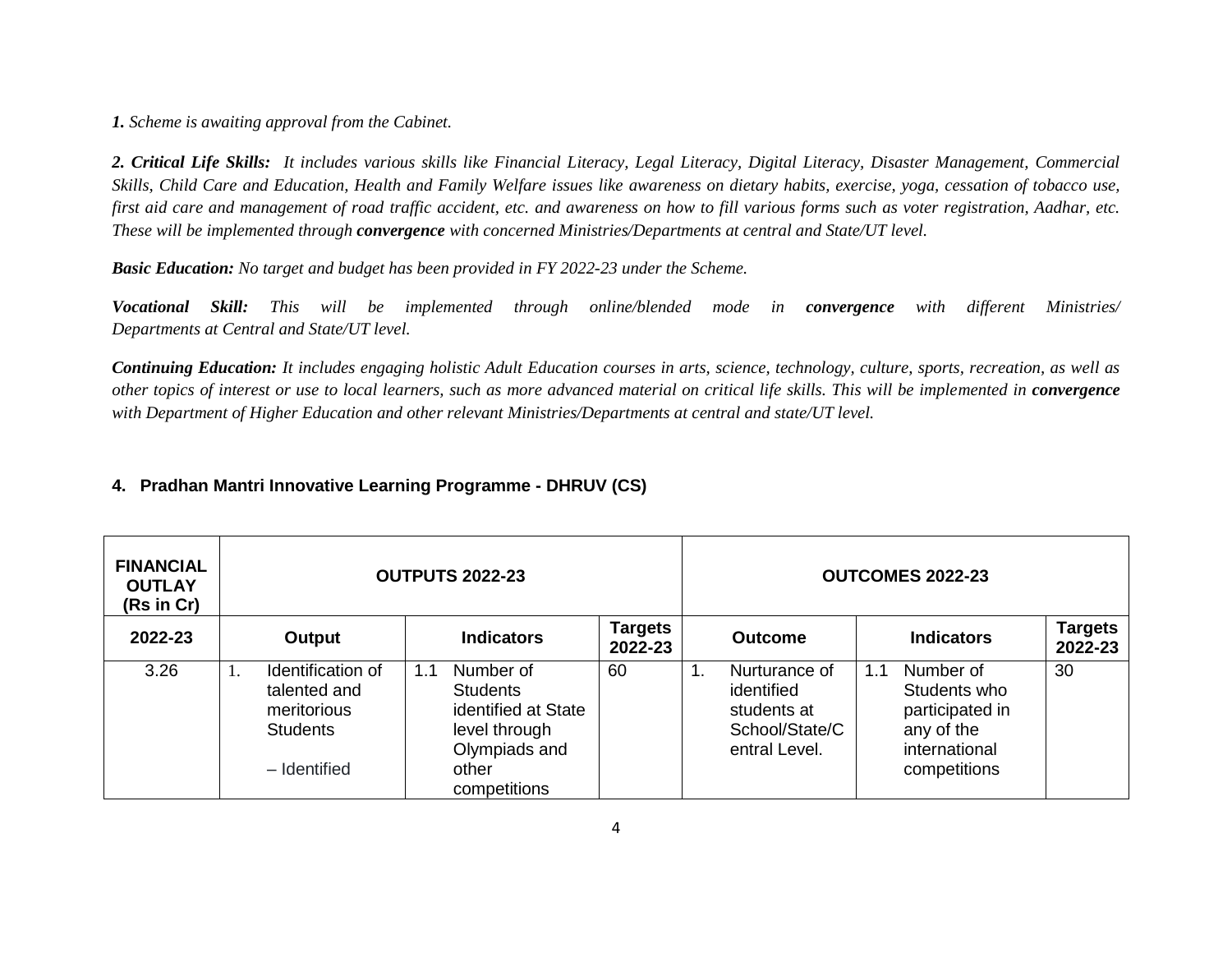| <b>FINANCIAL</b><br><b>OUTLAY</b><br>(Rs in Cr) | <b>OUTPUTS 2022-23</b>                                                                    |                                                                                                                                                          |                           |                | <b>OUTCOMES 2022-23</b>                                                                              |                           |
|-------------------------------------------------|-------------------------------------------------------------------------------------------|----------------------------------------------------------------------------------------------------------------------------------------------------------|---------------------------|----------------|------------------------------------------------------------------------------------------------------|---------------------------|
| 2022-23                                         | Output                                                                                    | <b>Indicators</b>                                                                                                                                        | <b>Targets</b><br>2022-23 | <b>Outcome</b> | <b>Indicators</b>                                                                                    | <b>Targets</b><br>2022-23 |
|                                                 | - Nurturance at<br>various level<br>- B.Ed. Gifted<br>Module<br>- National Level<br>Camps | 1.2<br>Number of<br><b>Students</b><br>identified at State<br>level through<br>Olympiads and<br>other<br>competitions<br>(Students from<br>science area) | 30                        |                | Number of<br>1.2<br>Students who<br>participated in<br>any of the<br>international<br>conferences    | 15                        |
|                                                 |                                                                                           | Number of<br>1.3<br><b>Students</b><br>identified at State<br>level through<br>Olympiads and<br>other<br>competitions<br>(Students from<br>Arts area)    | 30                        |                | Number of<br>1.3<br>Students who<br>participated in<br>any of the<br>International<br>Olympiad exams | 15                        |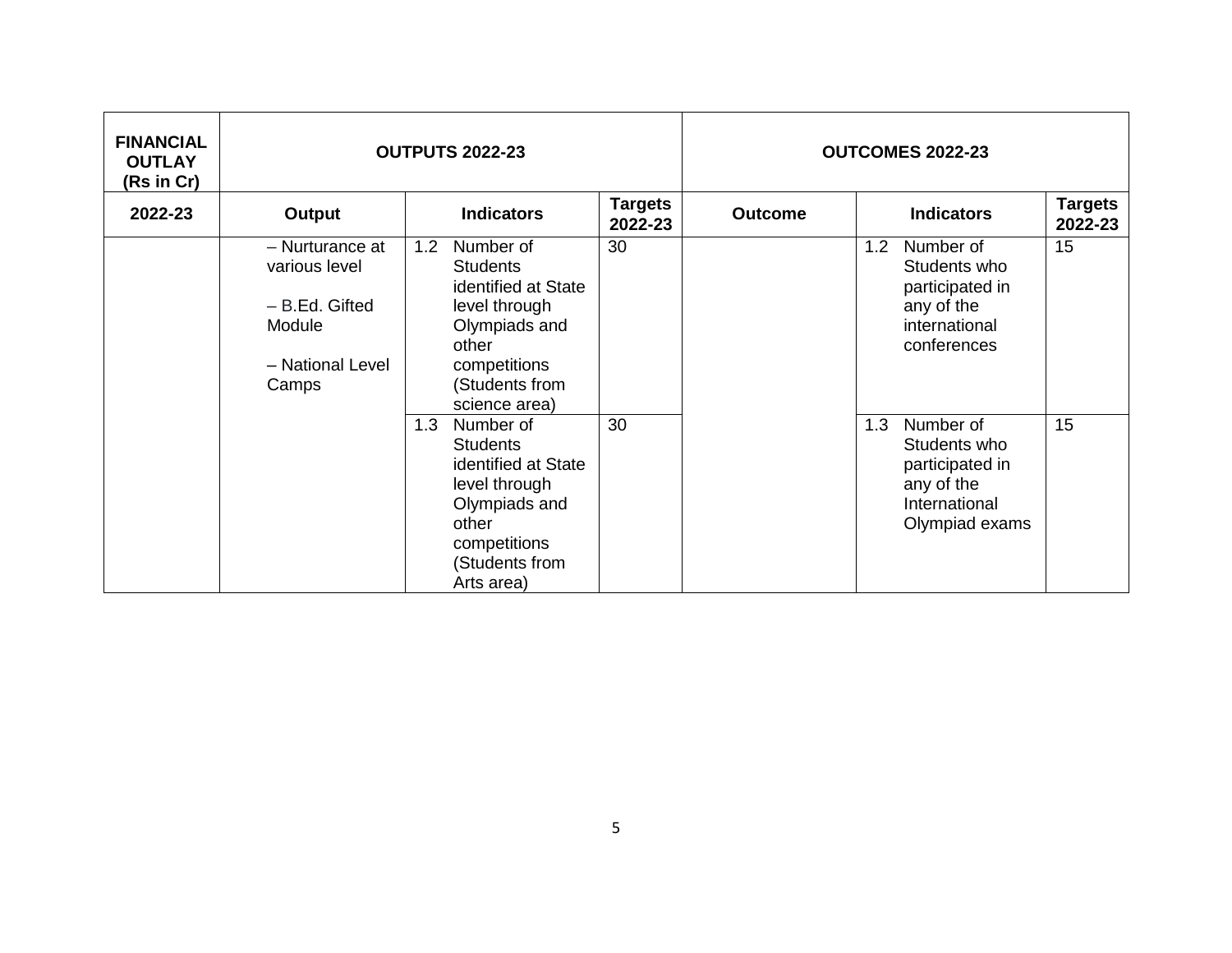### **स्कूऱ शिऺा और साऺरता विभाग**

#### **1. राष्ट्रीय साधन सह मेररट छात्रिवृि योजना (एनएमएमएसएस) (सीएस)**

| वितीय परिव्यय<br>(करोड़ रुपये में) | निर्गम 2022-23                                                      |                                                                                                             |                   | परिणाम 2022-23 |                                                          |     |                                                                                     |                   |
|------------------------------------|---------------------------------------------------------------------|-------------------------------------------------------------------------------------------------------------|-------------------|----------------|----------------------------------------------------------|-----|-------------------------------------------------------------------------------------|-------------------|
| 2022-23                            | निर्गम                                                              | संकेतक                                                                                                      | लक्ष्य<br>2022-23 |                | परिणाम                                                   |     | संकेतक                                                                              | लक्ष्य<br>2022-23 |
| 350.00                             | आर्थिक रूप से<br>$\mathbf{1}$ .<br>कमजोर वर्ग के<br>छात्रों को उनकी | छात्रवृति का लाभ प्राप्त करने वाले<br>1.1<br>आर्थिक रूप से कमजोर वर्गों के<br>छात्रों की संख्या (कक्षा IX)  | 80,000            | 1 <sub>1</sub> | माध्यमिक और<br>उच्चतर<br>माध्यमिक                        | 1.1 | कक्षा IX वीं की परीक्षा उत्तीर्ण<br>करने वाले एनएमएमएसएस<br>लाभार्थी छात्र          | 80,000            |
|                                    | माध्यमिक शिक्षा<br>जारी रखने में<br>सहायता करना                     |                                                                                                             |                   |                | शिक्षा स्तरों में<br>ईडब्ल्यूएस छात्रों<br>के उत्तीर्णता | 1.2 | योजना के अंतर्गत लाभान्वित<br>कक्षा IX के छात्रों की ड्राप आउट<br>दर में कमी (%)    | 5                 |
|                                    |                                                                     | छात्रवृत्ति का लाभ प्राप्त करने वाले<br>1.2<br>आर्थिक रूप से कमजोर वर्गों के<br>छात्रों की संख्या (कक्षा X) | 70,000            |                | प्रतिशत में<br>सुधार और ड्राप<br>आउट दर में<br>कमी       | 1.3 | कक्षा X वीं की परीक्षा उत्तीर्ण<br>करने वाले एनएमएमएसएस<br>নাभार्थी छात्र           | 70,000            |
|                                    |                                                                     |                                                                                                             |                   |                |                                                          | 1.4 | योजना के अंतर्गत लाभान्वित<br>कक्षा Xवीं के छात्रों की ड्राप आउट<br>दर में कमी (%)  | $\overline{7}$    |
|                                    |                                                                     | छात्रवृति का लाभ प्राप्त करने वाले<br>1.3<br>आर्थिक रूप से कमजोर वर्गों के<br>छात्रों की संख्या (कक्षा XI)  | 65,000            |                |                                                          | 1.5 | कक्षा XI वीं की परीक्षा उत्तीर्ण<br>करने वाले एनएमएमएसएस<br>নাभार्थी छात्र          | 65.000            |
|                                    |                                                                     |                                                                                                             |                   |                |                                                          | 1.6 | योजना के अंतर्गत लाभान्वित<br>कक्षा XIवीं के छात्रों की ड्राप<br>आउट दर में कमी (%) | 7                 |
|                                    |                                                                     | छात्रवृति का लाभ प्राप्त करने वाले<br>1.4<br>आर्थिक रूप से कमजोर वर्गों के<br>छात्रों की संख्या (कक्षा XII) | 57,000            |                |                                                          | 1.7 | कक्षा XII वीं की परीक्षा उत्तीर्ण<br>करने वाले एनएमएमएसएस<br>নাभार्थी छात्र         | 57,000            |

1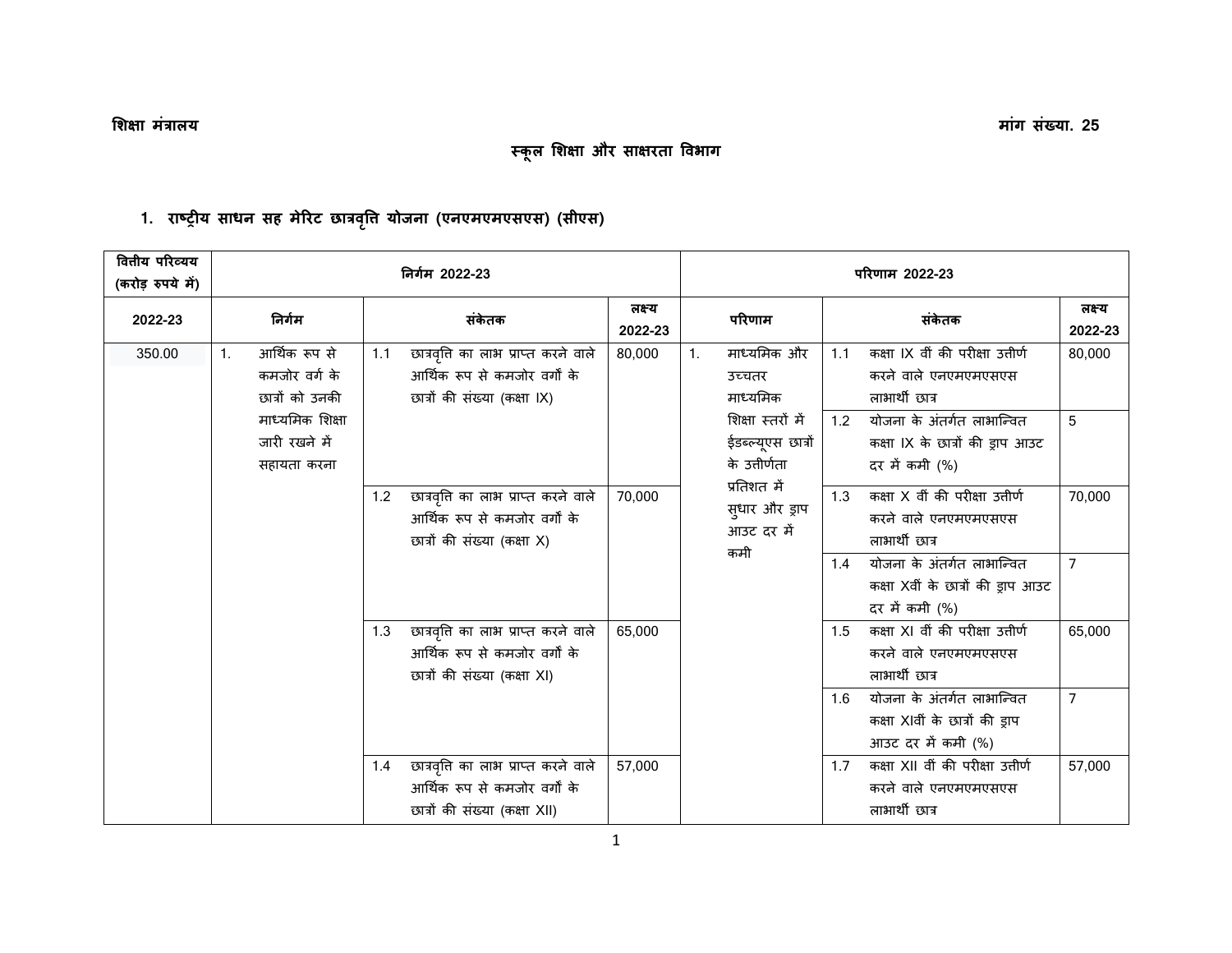| वित्तीय परिव्यय<br>(करोड़ रुपये में) | निर्गम 2022-23 |        |                   |        | परिणाम 2022-23                                                                              |                   |  |
|--------------------------------------|----------------|--------|-------------------|--------|---------------------------------------------------------------------------------------------|-------------------|--|
| 2022-23                              | निर्गम         | संकेतक | लक्ष्य<br>2022-23 | परिणाम | संकेतक                                                                                      | लक्ष्य<br>2022-23 |  |
|                                      |                |        |                   |        | योजना के अंतर्गत लाभान्वित<br>1.8<br>कक्षा XIIवीं के छात्रों की ड्राप<br>आउट दर में कमी (%) | ა                 |  |

#### **2. शिऺकों को राष्ट्रीय ऩुरस्कार (सीएस)**

| वितीय परिव्यय<br>(करोड़ रुपये में) | निर्गम 2022-23                                                     |                                                                                                      |                   | परिणाम 2022-23                         |                                      |                   |  |
|------------------------------------|--------------------------------------------------------------------|------------------------------------------------------------------------------------------------------|-------------------|----------------------------------------|--------------------------------------|-------------------|--|
| 2022-23                            | निर्गम                                                             | संकेतक                                                                                               | लक्ष्य<br>2022-23 | परिणाम                                 | सकेतक                                | लक्ष्य<br>2022-23 |  |
| 5.00                               | उत्कृष्ट सेवाओं के<br>-1.<br>लिए उत्कृष्ट<br>शिक्षकों का<br>सम्मान | राष्ट्रीय स्तर पर प्राथमिक,<br>1.1<br>माध्यमिक और वरिष्ठ माध्यमिक<br>में सम्मानित शिक्षकों की संख्या | 47                | शिक्षकों की<br>प्रतिष्ठा में<br>वृद्धि | प्राप्त आवेदनों की कुल संख्या<br>1.1 | 20,000            |  |

### **3. 1, 2न्यूइंडिया शऱटरेसी प्रोग्राम (सीएसएस)**

| वित्तीय परिव्यय<br>(करोड़ रुपये में) | निर्गम 2022-23                                                            |                                                        |                          |                                                      | परिणाम 2022-23                                                                                               |                   |  |
|--------------------------------------|---------------------------------------------------------------------------|--------------------------------------------------------|--------------------------|------------------------------------------------------|--------------------------------------------------------------------------------------------------------------|-------------------|--|
| 2022-23                              | निर्गम                                                                    | सकेतक                                                  | लक्ष्य<br>2022-23        | परिणाम                                               | संकेतक                                                                                                       | लक्ष्य<br>2022-23 |  |
| 127.00                               | मूलभूत साक्षरता<br>л.<br>और संख्या<br><b>ज्ञान:</b> यह 15<br>वर्ष और उससे | नामांकित शिक्षार्थियों की कुल<br>1.1<br>संख्या (करोड़) | 1.00 करोड़<br>शिक्षार्थी | ओटीएलएएस के<br>माध्यम से<br>बेहतर प्रौढ़<br>साक्षरता | ब्नियादी साक्षरता मूल्यांकन<br>1.1<br>परीक्षा (बीएलएटी) में शामिल<br>हए नामांकित शिक्षार्थियों का<br>प्रतिशत | 100               |  |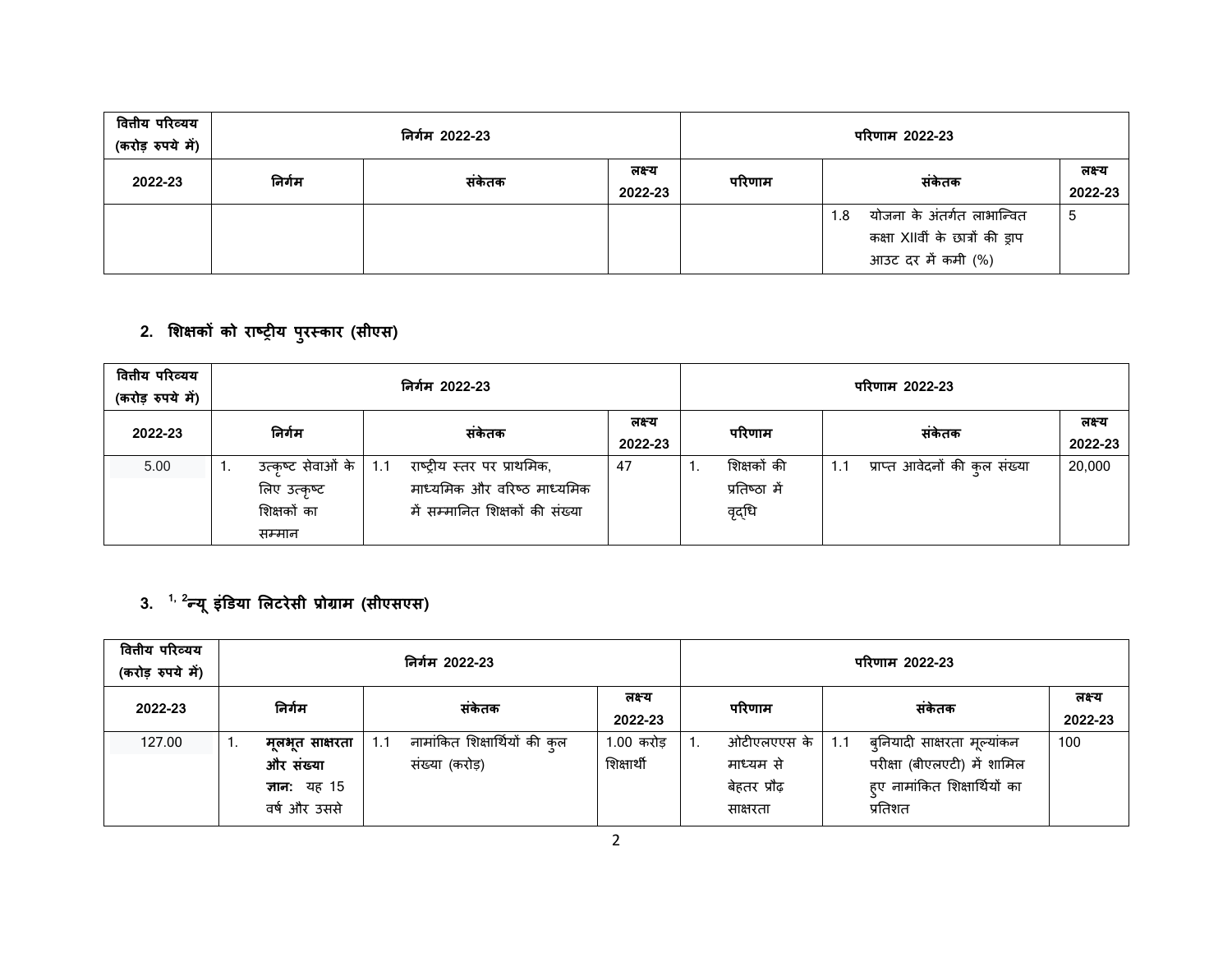| वित्तीय परिव्यय<br>(करोड़ रुपये में) | निर्गम 2022-23                                                                        |                                                              |                                            | परिणाम 2022-23 |                                                                                                     |                   |  |
|--------------------------------------|---------------------------------------------------------------------------------------|--------------------------------------------------------------|--------------------------------------------|----------------|-----------------------------------------------------------------------------------------------------|-------------------|--|
| 2022-23                              | निर्गम                                                                                | संकेतक                                                       | लक्ष्य<br>2022-23                          | परिणाम         | संकेतक                                                                                              | लक्ष्य<br>2022-23 |  |
|                                      | अधिक आयु वर्ग  <br>के सभी गैर-<br>साक्षरों को<br>महत्वपूर्ण जीवन                      | नामांकित पुरुष शिक्षार्थियों की<br>1.2<br>कुल संख्या (करोड़) | लक्ष्य<br>निर्धारित<br>नहीं किए<br>जा सकते |                | बीएलएटी उत्तीर्ण और साक्षर के<br>1.2<br>रूप में प्रमाणित नामांकित<br>शिक्षार्थियों का प्रतिशत       | 100               |  |
|                                      | कौशल के<br>माध्यम से<br>केवल ऑनलाइन                                                   | नामांकित महिला शिक्षार्थी की<br>1.3<br>कुल संख्या (करोड़)    | लक्ष्य<br>निर्धारित<br>नहीं किए            |                | बीएलएटी उत्तीर्ण और साक्षर के<br>1.3<br>रूप में प्रमाणित नामांकित पुरुष<br>शिक्षार्थियों का प्रतिशत | 100               |  |
|                                      | शिक्षण, अधिगम<br>और मूल्यांकन<br>प्रणाली<br>(ओटीएलएएस)<br>दवारा प्रदान<br>किया जाएगा। |                                                              | जा सकते                                    |                | बीएलएटी उत्तीर्ण और साक्षर के<br>1.4<br>रूप में प्रमाणित नामांकित<br>महिला शिक्षार्थियों का प्रतिशत | 100               |  |

1. योजना को कैबिनेट से मंजूरी मिलना अभी बाकी हैं<sup>.</sup>

2. महत्वपूर्ण जीवन कौशल: इसमें वितीय साक्षरता, कानूनी साक्षरता, डिजिटल साक्षरता, आपदा प्रबंधन, बाल आर बाल और शिक्षा, स्वास्थ्य और परिवार कल्याण के मुद्दों जैसे आहार संबंधी आदतें, व्यायाम, योग, तंबाकू का उपयोग बंद करना, प्राथमिक चिकित्सा देखभाल महार अगर का अब<br>मुद्दों जैसे आहार संबंधी आदतें, व्यायाम, योग, तंबाकू का उपयोग बंद करना, प्राथमिक चिकित्सा देखभाल अगर का प्रकं आदि जैसे विभिन्न फॉर्म भरने के बारे में जागरूकता आदि शामिल हैं। इन्हें केंद्र और राज्यक्षेत्र सर संबंधित मंत्रालयों/विभागों के साथ अभिसरण के माध्यम से कार्यान्वित ककमा जाएगा।

**बुननयादी शिऺा:** इस मोजना के तहत ववत्तीम वर्ष 2022-23 के लरए कोई रक्ष्म औय फजट उऩरब्ध नहीं कयामा गमा है।

**व्यावसायिक कौशल:** इसे केंद्र और राज्य/संघ राज्य क्षेत्र के रूर पिभिन्न मंत्रालयों/विभागों के साथ **अभिसरण** में ऑनलाइन/मिश्रित मोड के माध्यम से कार्यान्वित किया जाएगा।